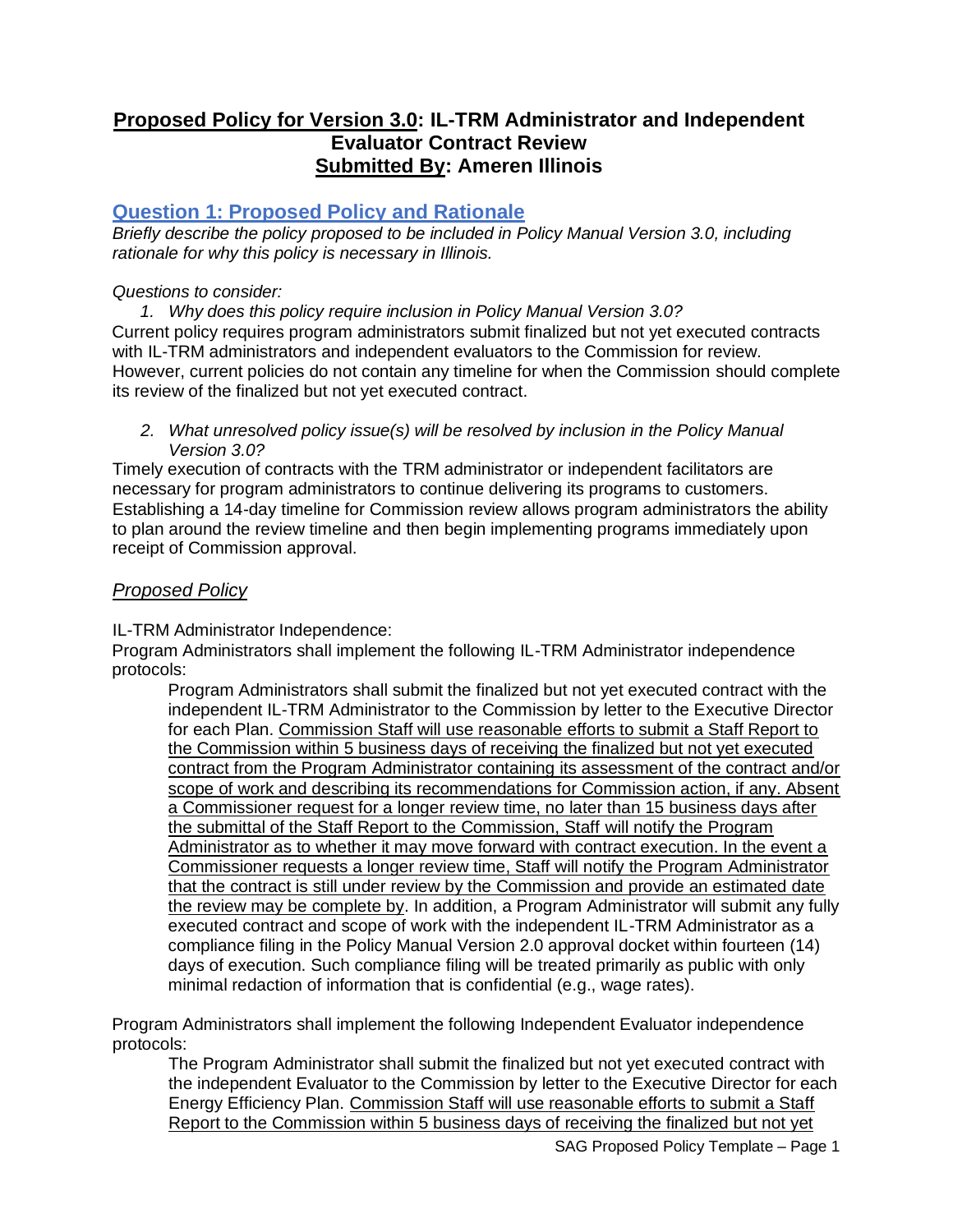executed contract from the Program Administrator containing its assessment of the contract and/or scope of work and describing its recommendations for Commission action, if any. Absent a Commissioner request for a longer review time, no later than 15 business days after the submittal of the Staff Report to the Commission, Staff will notify the Program Administrator as to whether it may move forward with contract execution. In the event a Commissioner requests a longer review time, Staff will notify the Program Administrator that the contract is still under review by the Commission and provide an estimated date the review may be complete by. In addition, the Program Administrator will submit any fully executed contract and scope of work with the independent Evaluator as a compliance filing in the Policy Manual Version 2.0 approval docket within fourteen (14) days of execution. Such compliance filing will be treated primarily as public with only minimal redaction of information that is confidential (e.g., wage rates).

### **Question 2: Utility Impact**

*Describe whether the proposed policy impacts Illinois gas utilities, electric utilities, or both.*

This policy affects both electric and gas utilities.

## **Question 3: Background Research**

*Provide any background research completed in preparing this template, including source references and links, as applicable.*

*Questions to consider:*

- *1. Are you aware of other jurisdictions or utilities that address this policy issue?*
- *2. Have any national or regional energy efficiency organizations addressed this policy topic? If so, please provide reports and any other relevant sources.*

N/A

# **Optional Question 4: Commission Decision**

*Has the Illinois Commerce Commission previously addressed this policy or issue? If so, please provide language and specific citations, including the ICC docket number.*

No